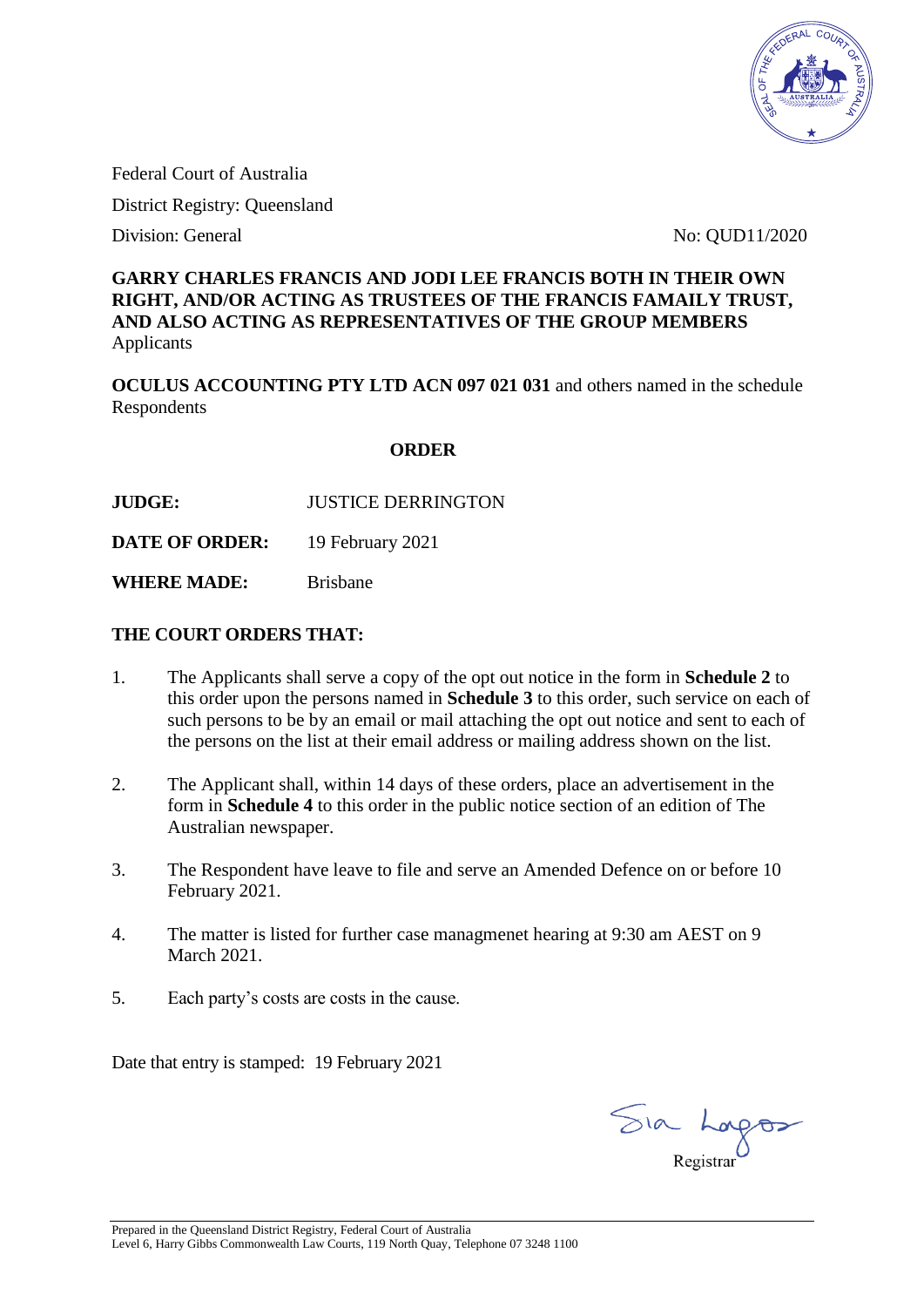

**Schedule 1** 

No: QUD11/2020

Federal Court of Australia District Registry: Queensland Division: General

| Second Respondent | DUAL AUSTRALIA PTY LTD ACN 107 553 257                 |
|-------------------|--------------------------------------------------------|
| Third Respondent  | MIRAMAR UNDERWRITING AGENCY PTY LTD ACN 111<br>534 797 |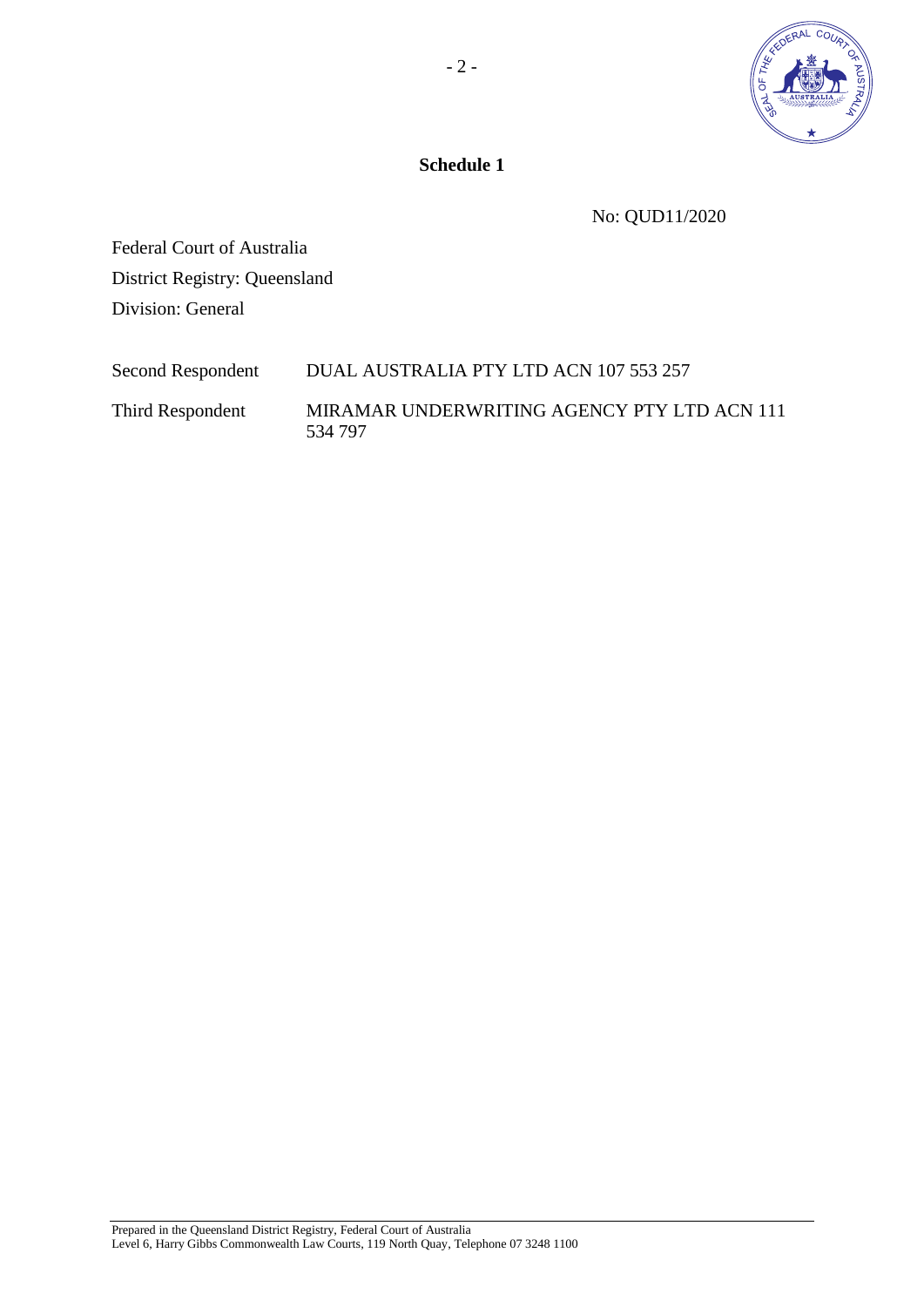

**Schedule 2** 

# **OPT OUT NOTICE**

## **FEDERAL COURT OF AUSTRALIA**

No. QUD11 of 2020

Federal Court of Australia District Registry: Queensland Division: General

# **GARRY CHARLES FRANCIS AND JODI LEE FRANCIS BOTH IN THEIR OWN RIGHT, AND/OR ACTING AS TRUSTEES OF THE FRANCIS FAMAILY TRUST, AND ALSO ACTING AS REPRESENTATIVES OF THE GROUP MEMBERS** Applicants

**OCULUS ACCOUNTING PTY LTD ACN 097 021 031** and others Respondents

#### 1. **Why is this notice important?**

A class action has been commenced in the Federal Court of Australia by **Garry Charles Francis and Jodi Lee Francis** against **Oculus Accounting Pty Ltd ACN 097 021 031**. The action arises out of the following allegations:

*Where clients of Oculus Accounting received a recommendation from Oculus Accounting to subscribe for Guvera Shares, in circumstances where Oculus Accounting failed to carry out any, or any reasonable and adequate, due diligence with respect to their investment, failed to inform them of the true state of affairs with respect to the finances, assets, liabilities and past and future business operations of Guvera, failed to inform them of the high degree of risk they faced that Guvera would not list on the Australian Securities Exchange and conduct a successful IPO resulting in loss of investment monies, and further relating to non-disclosure of commissions received by Oculus Accounting for their recommendation to clients to subscribe for Guvera Shares.* 

The Federal Court has ordered that this notice be published for the information of persons who might be members of the class on whose behalf the action is brought and may be affected by the action. You have been identified as a potential class member. **You should read this notice carefully. Any questions you have concerning the matters contained in this notice should not be directed to the Court**.If there is anything in it that you do not understand, you should seek legal advice.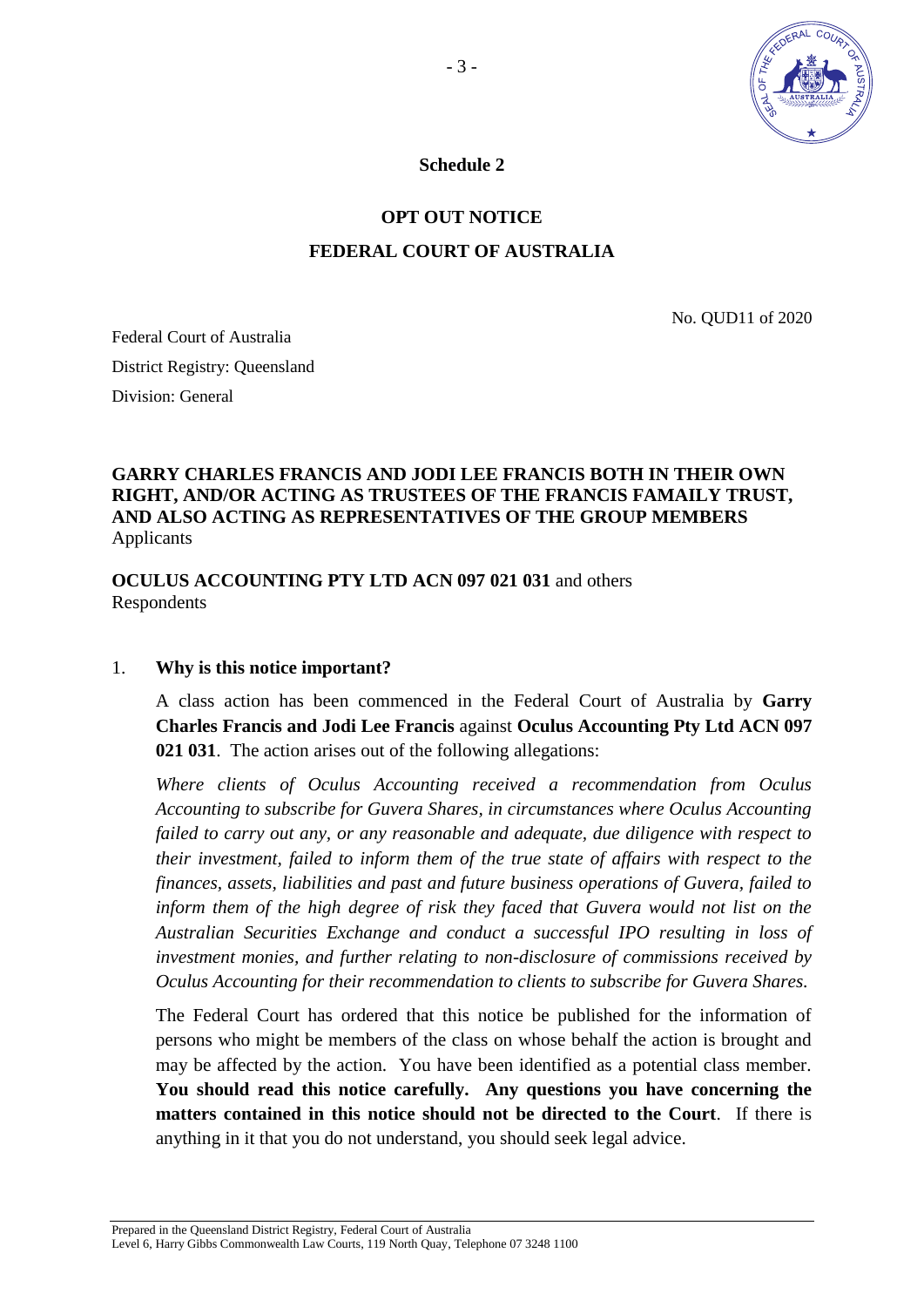

#### 2. **What is a class action?**

A class action is an action that is brought by one person ("**Applicant**") on his or her own behalf and on behalf of a class of people ("**class members**") against another person ("**Respondent**") where the Applicant and the class members have similar claims against the Respondent.

Class members in a class action **are not** individually responsible for the legal costs associated with bringing the class action. In a class action, only the Applicant is responsible for the costs.

Class members are "bound" by the outcome in the class action, unless they have opted out of the proceeding. A binding result can happen in two ways being either a *judgment* following a trial, or a *settlement* at any time. If there is a judgment or a settlement of a class action class members *will not* be able pursue the same claims and *may not* be able to pursue similar or related claims against the respondent in other legal proceedings. Class members should note that:

- (a) in a *judgment* following trial, the Court will decide various factual and legal issues in respect of the claims made by the applicant and class members. Unless those decisions are successfully appealed they bind the applicant, class members and the respondent. Importantly, if there are other proceedings between a class member and the respondent, it is likely that neither of them will be permitted to raise arguments in that proceeding which are inconsistent with a factual or legal issue decided in the class action.
- (b) in a *settlement* of a class action, where the settlement provides for compensation to class members it is likely to extinguish *all* rights to compensation which a class member might have against the respondent which arise in any way out of the events or transactions which are the subject-matter of the class action.

If you consider that you have claims against a respondent which are based in your individual circumstances or otherwise additional to the claims described in the class action, then it is important that you seek independent legal advice about the potential binding effects of the class action **before** the deadline for opting out (see below).

#### 3. **What is this class action?**

This class action is brought by the **Applicants, Garry Charles Francis and Jodi Lee Francis v Oculus Accounting Pty Ltd**. That company claims that it is in a poor financial position and will be unable to meet any judgment against it from its own financial resources. Its actual financial position has not been verified by any expert financial report disclosed to the class members. Oculus Accounting Pty Ltd has sought to be indemnified under a policy of insurance in respect of the claims in the class action. At this stage its Professional Indemnity Insurer has declined to indemnify it. If the action is successful against Oculus Accounting Pty Ltd, the applicants will seek to ensure that the insurer indemnifies that company in respect of any judgment obtained if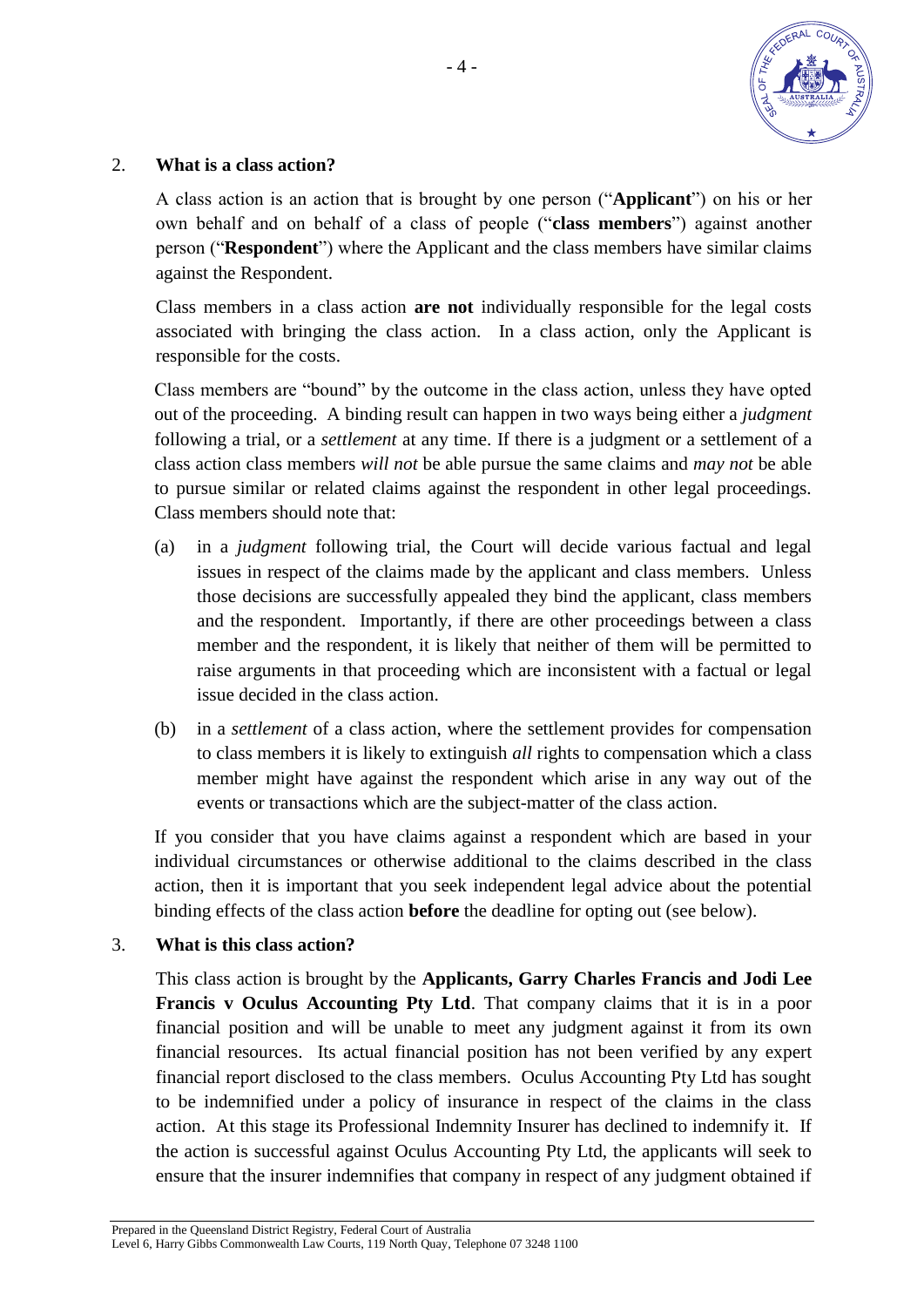

that is possible. However, at the present time, even if the allegations are proven and judgment is obtained against Oculus Accounting Pty Ltd, there is some doubt whether the successful class members will be able to secure the recovery of any money.

The Applicant alleges in the statement of claim in Federal Court proceeding **Garry Charles Francis and Jodi Lee Francis v Oculus Accounting Pty Ltd QUD11 -2020** that from 1 July 2008 and ending 30 June 2016 *clients of Oculus Accounting received a recommendation from Oculus Accounting to subscribe for Guvera Shares, in circumstances where Oculus Accounting failed to carry out any, or any reasonable and adequate, due diligence with respect to their investment, failed to inform them of the true state of affairs with respect to the finances, assets, liabilities and past and future business operations of Guvera, failed to inform them of the high degree of risk they faced that Guvera would not list on the Australian Securities Exchange and conduct a successful IPO resulting in loss of investment monies, and further that Oculus Accounting received undisclosed commissions, emoluments or benefits in return for procuring its clients to invest in Guvera Shares.* 

The respondent to the class action is **Oculus Accounting Pty Ltd ACN 097 021 031** 

The respondent does not admit the allegations and is defending the class action.

## 4. **What is 'Opt Out'?**

The Applicant in a class action does not need to seek the consent of class members to commence a class action on their behalf or to identify a specific class member. However, class members can cease to be class members by opting out of the class action. An explanation of how class members are able to opt out is found below in the section headed "How can you opt out of the proceeding".

#### 5. **Are you a class member?**

You are a class member if you;

- a. Received advice from the Respondent, its directors, servants and/or agents in respect of subscribing for Guvera Shares in the period commencing 1 July 2008 and ending 30 June 2016.
- b. Subscribed, either in their own right, or through the medium of the Respondent as their trustee, for Guvera Shares; and
- c. Suffered loss or damage as a consequence of the diminution in value of their Guvera Shares as compared with the subscription price.

If you are unsure whether or not you are a class member, you should contact Robert Anderson of Bounty Law Pty Ltd t/as Robert Anderson Lawyers by email robert@robertandersonlawyers.com.au or seek your own legal advice without delay.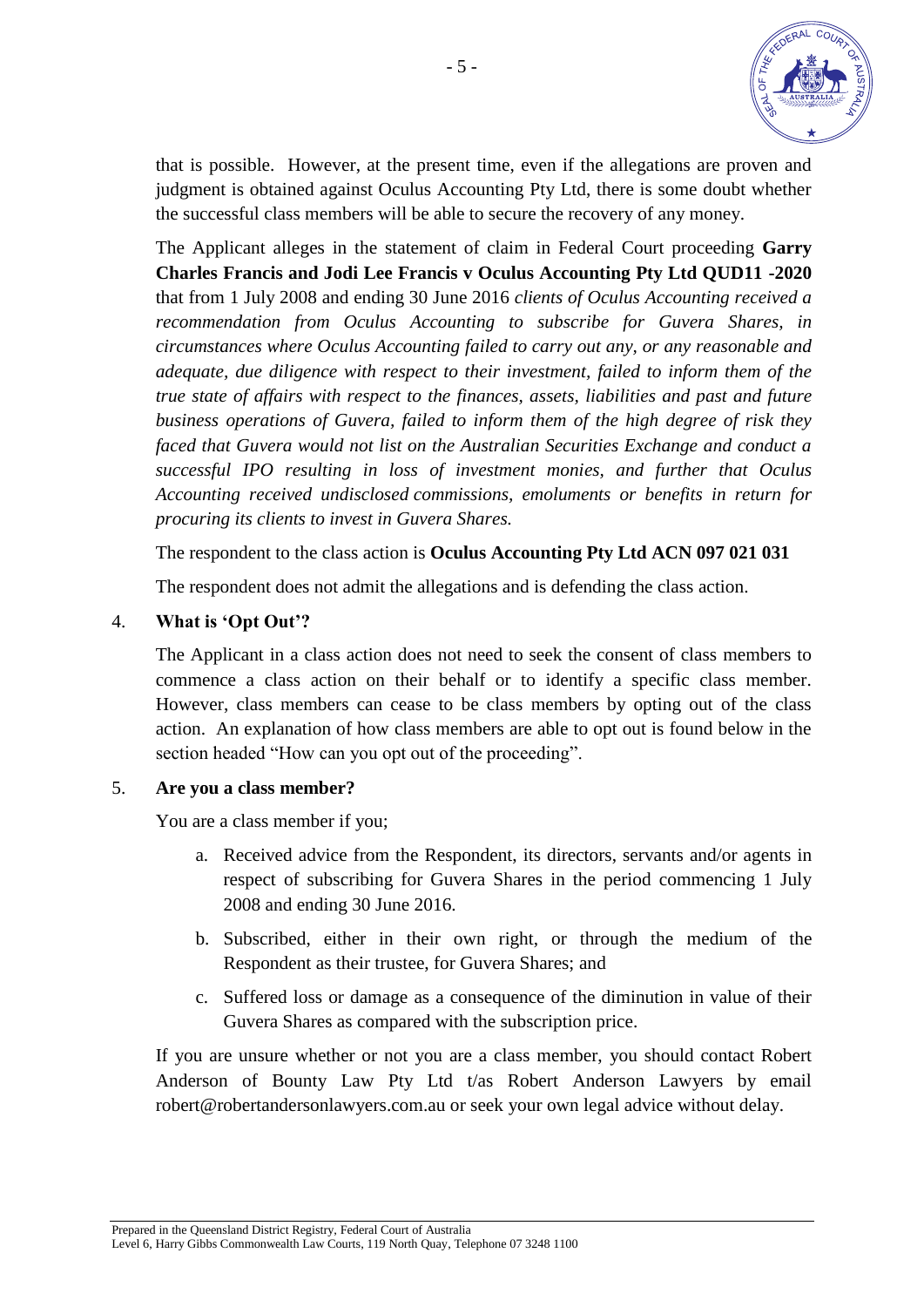

## 6. **Will you be liable for legal costs if you remain a class member?**

You will **not become liable for any legal costs** simply by remaining as a class member for the determination of the common questions. However:

- (a) if the preparation or finalisation of your personal claim requires work to be done in relation to issues that are specific to your claim, you can engage Robert Anderson of Bounty Law Pty Ltd t/as Robert Anderson Lawyers or other lawyers to do that work for you. A copy of the terms on which Robert Anderson of Bounty Law Pty Ltd t/as Robert Anderson Lawyers are acting in the class action may be obtained from them on the email address below;
- (b) if any compensation becomes payable to you as a result of any order, judgment or settlement in the class action, the Court may make an order that some of that compensation be used to help pay a share of the costs which are incurred by the Applicant in running the class action but which are not able to be recovered from the respondents; and
- (c) class actions are often settled out of court. If this occurs in the class action, you may be able to claim from the settlement amount without retaining a lawyer.

## 7. **What will happen if you choose to remain a class member?**

Unless you opt out, you will be bound by any settlement or judgment of the class action. If the class action is successful you will be entitled to share in the benefit of any order, judgment or settlement in favour of the Applicant and class members, although you may have to satisfy certain conditions before your entitlement arises. If the action is unsuccessful or is not as successful as you might have wished, you will not be able pursue the same claims and may not be able to pursue related claims against the respondent in other legal proceedings.

## 8. **What class members need to do**

## **(a) How you can remain a class member?**

**If you wish to remain** a class member there is **nothing you need to do** at the present time. The Applicant will continue to bring the proceeding on your behalf up to the point where the Court determines those questions that are common to the claims of the Applicant and the class members. However, you are invited to contact the Applicant's lawyers, Bounty Law Pty Ltd t/as Robert Anderson Lawyers, on the number below and register as a class member so that future notices about the class action can be sent to your preferred address.

## **(b) How you can opt out of the class action?**

**If you do not wish to remain** a class member you must opt out of the class action. If you opt out you will not be bound by or entitled to share in the benefit of any order, judgment or settlement in the class action, but you will be at liberty to bring your own claim against the respondent, provided that you issue Court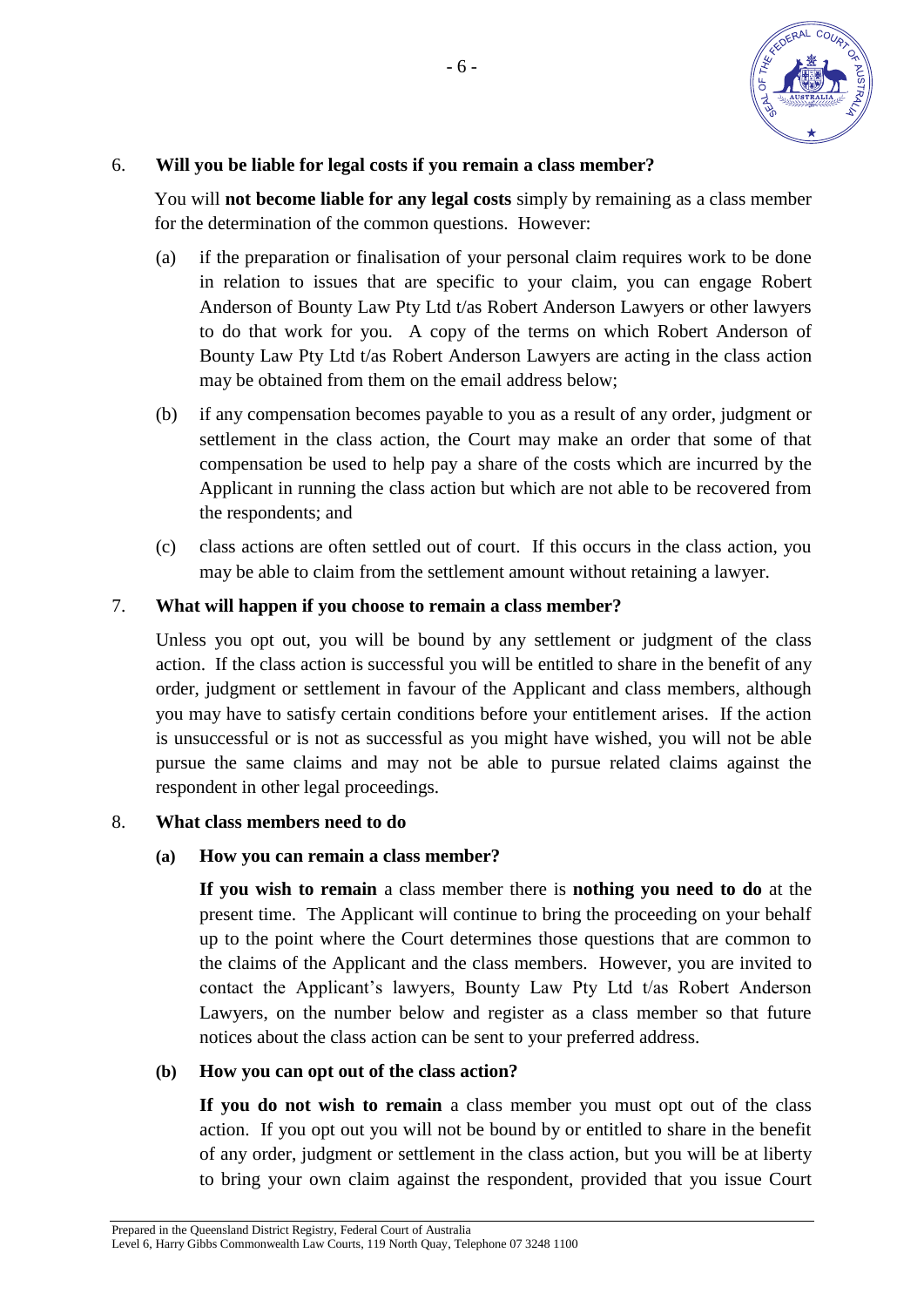

proceedings within the time limit applicable to your claim. If you wish to bring your own claim against the respondent, you should seek your own legal advice about your claim and the applicable time limit **prior** to opting out.

**If you wish to opt out** of the class action you **must** do so by completing a "**Notice of opting out by class member**" in the form shown below (Form 21 of the Court's approved forms), then returning it to the Registrar of the Federal Court of Australia at the address on the form. **IMPORTANT: the Notice must reach the Registrar by no later than 28 days after this email is sent to you**, otherwise it will not be effective.

You should submit the Notice of opting out by class member if:

- (i) you qualify as a class member and you wish to opt out of the class action; or
- (ii) you believe that you have been incorrectly identified as a class member, because you do not meet the criteria set out in the section headed "Are you a class member" above.

Each class member seeking to opt out should fill out a separate form. If you are opting out on behalf of a company or business please provide your name, the name of the company or business and your position within the company or business (e.g. director or partner).

## 9. **Where can you obtain copies of relevant documents?**

Copies of relevant documents, including the application, the statement of claim, and the defence or defences, may be obtained by:

- (a) Requesting them by email to Robert Anderson of Bounty Law Pty Ltd t/as Robert Anderson Lawyers by email robert@robertandersonlawyers.com.au ;
- (b) inspecting them between 9am and 5pm at one of the offices of Bounty Law Pty Ltd t/as Robert Anderson Lawyers, contact details for which are available from Bounty Law Pty Ltd t/as Robert Anderson Lawyers website;
- (c) by contacting a District Registry of the Federal Court (contact details are available www.fedcourt.gov.au) and paying the appropriate inspection fee; or
- (d) where appropriate arrangements have been made with the Court, inspecting them on the Federal Court website.

Please consider the above matters carefully. If there is anything of which you are unsure, you should contact Robert Anderson of Bounty Law Pty Ltd t/as Robert Anderson Lawyers by email robert@robertandersonlawyers.com.au or seek your own legal advice. You should not delay in making your decision.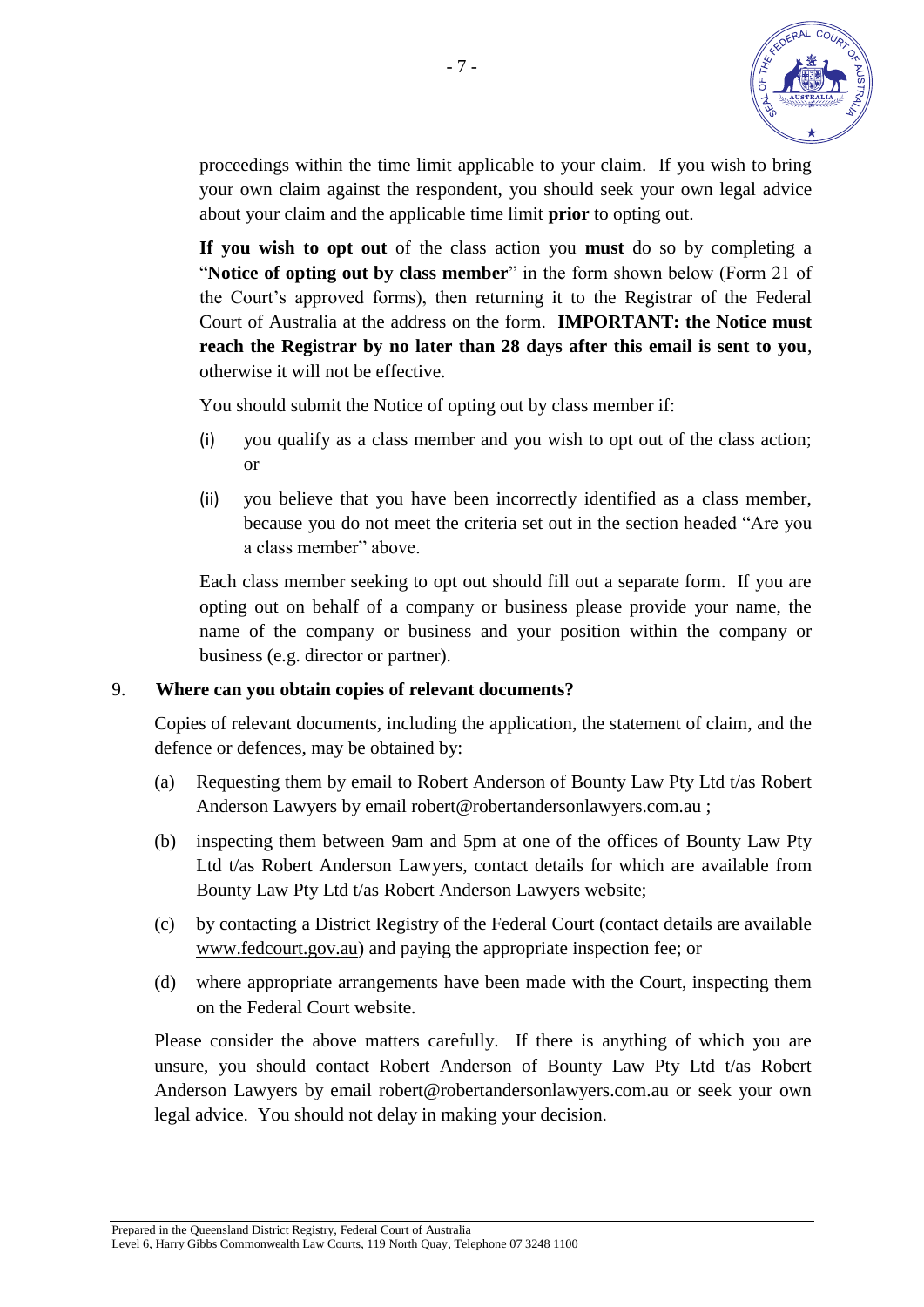

- 8 -

# **Schedule 3**

| <b>Legal Name</b>                                 | <b>Contact</b>       | <b>Address</b>                        |
|---------------------------------------------------|----------------------|---------------------------------------|
| C & N Alexander Pty Ltd                           | Alexander, Narelle   | narelle.alexander@bigpond.com         |
| ATF C & N Alexander                               |                      |                                       |
| <b>Family Trust</b>                               |                      |                                       |
| Darryl Anderson                                   | Anderson, Sandra     | admin@dacplanning.com.au              |
| <b>Consulting Pty Ltd ATF</b>                     |                      |                                       |
| Serengeti Projects Pty Ltd                        |                      |                                       |
| <b>AFT Simosa</b>                                 |                      |                                       |
| <b>Superannuation Fund</b>                        |                      |                                       |
| <b>AKB</b> Enterprises Pty Ltd                    | Barker, Aaron        | aaron@akbenterprises.com              |
| <b>ATF The Barker Family</b>                      |                      |                                       |
| <b>Trust</b>                                      |                      |                                       |
| Barry, Diana Marion                               | Barry, Diana Marion  | Unit 2, 4 Barker Street Currumbin Qld |
|                                                   |                      | 4223                                  |
| Bartlett, Carol Anne                              | Bartlett, Carol Anne | carolanne48@optusnet.com.au           |
| Woodella Pty Ltd ATF                              | Batson, Keith        | bato@mullum.com.au                    |
| <b>Woodella Superannuation</b>                    | Gregory & Susan      |                                       |
| Fund                                              | Mary                 |                                       |
| Benson, Zana Kasia                                | Benson, Zana Kasia   | zana@ccc.com.au                       |
| Brace, Tracey                                     | Brace, Tracey        | tracey_brace@yahoo.com.au             |
| Cushtie Pty Ltd (ACN 119                          | Brown, Tony &        | cushtiepl@gmail.com                   |
| 698 109) ATF Tony &                               | Maryke               |                                       |
| Maryke Brown Family                               |                      |                                       |
| Trust                                             |                      |                                       |
| <b>JCC Super Pty Ltd ATF</b>                      | Carey, John          | johncareywynnum@hotmail.com           |
| <b>John Carey</b>                                 |                      |                                       |
| <b>Superannuation Fund</b>                        |                      |                                       |
| Sea4Us Super Pty Ltd                              | Courtney, Richelle   | richellecourtney@icloud.com           |
| <b>ATF Sea4Us Super</b><br><b>Retirement Fund</b> |                      |                                       |
| Geoffrey Cox & Trudi                              | Cox, Geoffery &      | trudicox@dodo.com.au                  |
| Cox ATF Geoff and Trudi                           | Trudi                |                                       |
| Cox Super Fund                                    |                      |                                       |
| Crane, Marjorie Judith                            | Crane, Marjorie      | mcrane5@bigpond.com                   |
|                                                   | Judith               |                                       |
| <b>Curik Family Super Fund</b>                    | Curik, David &       | dcurick@bigpond.net.au                |
|                                                   | Craydon, Leone       |                                       |
| Dallinger, Jennifer June                          | Dallinger, Jennifer  | dalling@onthenet.com.au               |
|                                                   | June                 |                                       |
| Davis, Rex Wayne &                                | Davis, Rex Wayne &   | hda95785@bigpond.net.au               |
| <b>Heather Anne</b>                               | <b>Heather Anne</b>  |                                       |
| Sold Sold Sold P/L ATF                            | de Fillipis, Maria   | mia.de957@gmail.com                   |
| Maria's Super Fund                                |                      |                                       |
| <b>Volaire Pty Ltd ATF</b>                        | Deane, Gregory       | greg_deane@bigpond.com                |
| Deane Family                                      | Arthur               |                                       |

Prepared in the Queensland District Registry, Federal Court of Australia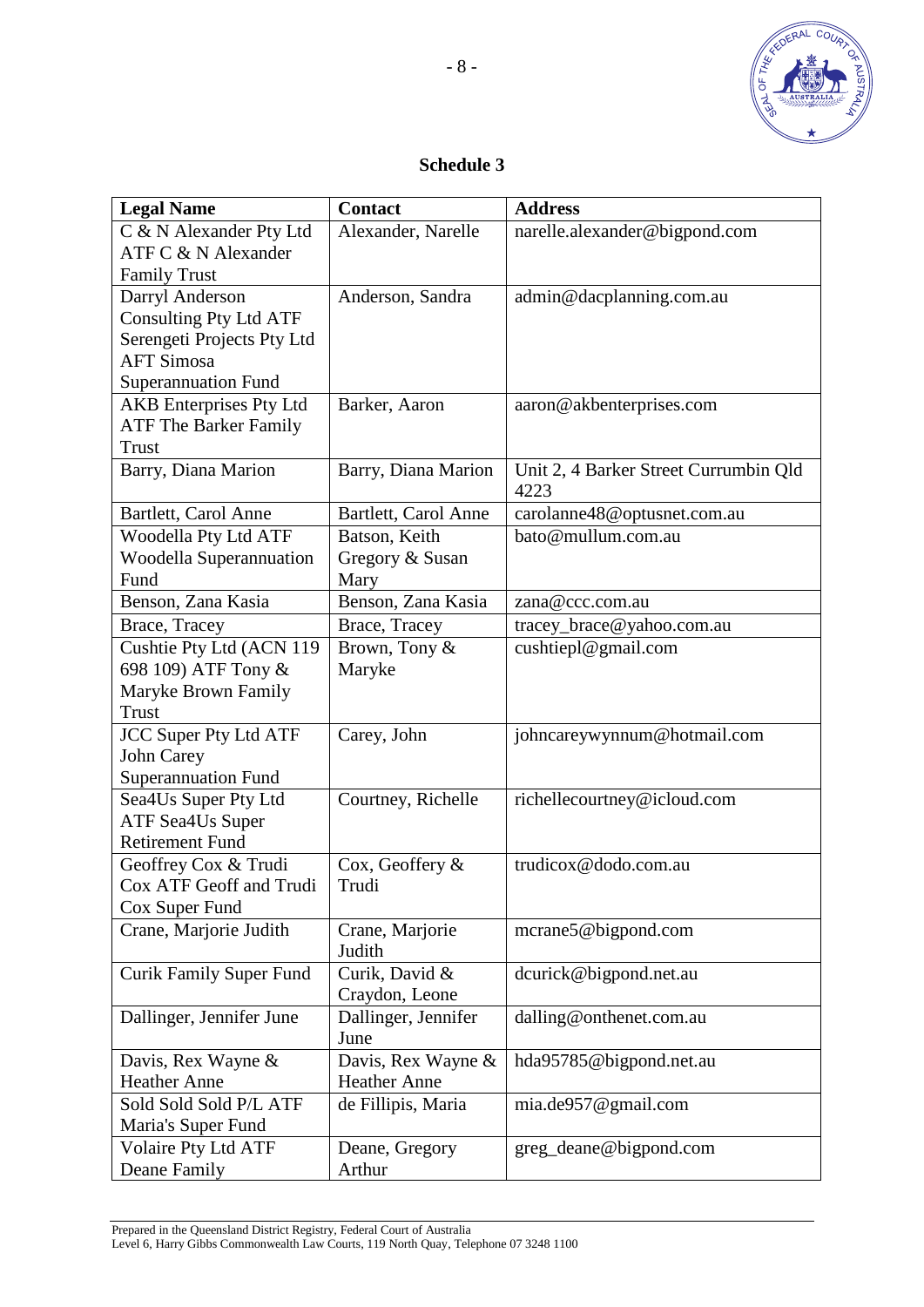

| <b>Superannuation Fund</b>     |                       |                                |
|--------------------------------|-----------------------|--------------------------------|
| April 54 Pty Ltd ATF           | Deane, Stephanie      | gsdeane@bigpond.net.au         |
| <b>Steph's Superfund</b>       | Anne                  |                                |
| <b>Affiliated Publishing</b>   | Devlin, Nicole Bella  | nikki.devlin@bigpond.com       |
| Group Pty Ltd ATF Fallon       |                       |                                |
| Family Pty Ltd atf Fallon      |                       |                                |
| <b>Super Fund</b>              |                       |                                |
| Ann Dezentje & Donald          | Dezentje, Ann &       | dezen@dezentje.com.au          |
| Patrick Dezentje ATF           | Donald                |                                |
| Dezentje Superannuation        |                       |                                |
| Fund                           |                       |                                |
| Doogan, David & Magee,         | Doogan, David &       | daveandlea63@gmail.com         |
| Leanne                         | Magee, Leanne         |                                |
| Barry Dunnett & Karen          | Dunnett, Barry &      | barry@wfdassurance.com.au      |
| <b>Dunnett ATF Dunnett</b>     | Karen                 |                                |
| <b>Superannuation Fund</b>     |                       |                                |
| Stephen John Elworthy &        | Elworthy, Stephen $&$ | admin@hucksbuilding.com        |
| <b>Richard John Hughes</b>     | Elworthy, Richard     |                                |
| <b>Elworthy ATF Hucks</b>      |                       |                                |
| <b>Super Fund</b>              |                       |                                |
| Fenton, Paul & Jane            | Fenton, Paul & Jane   | familyfenton@bigpond.com       |
| Edwin Arthur Figg &            | Figg, Edwin &         | eddyfigg@optusnet.com.au       |
| Pauline Joy Figg ATF           | Pauline               |                                |
| Karinya Constructions Pty      |                       |                                |
| <b>Ltd Superannuation Fund</b> |                       |                                |
| Gabrielle P & Steven P         | Flanagan, Stephen &   | flanosrecycling@gmail.com      |
| Flanagan ATF Flanno's          | Gabrielle             |                                |
| Superfund                      |                       |                                |
| Flood, Gilbert                 | Flood, Gilbert        | gilbert@sccsurveyors.com.au    |
| Foster, Wayne Alan             | Foster, Wayne Alan    | wandjfoster@hotmail.com        |
| Garry & Jodi Francis ATF       | Francis, Garry &      | franclan@internode.on.net      |
| The Francis Family Trust       | Jodi                  |                                |
| Malcolm Ian Frazer and         | Frazer, Malcolm Ian   | lynette.fraser2489@bigpond.com |
| Linda Ann Frazer ATF M         | & Linda Ann           |                                |
| & L Frazer Investments         |                       |                                |
| Pty Ltd                        |                       |                                |
| Dennis & Margaret              | Freeman, Dennis &     | denmaf@bigpond.com             |
| Freeman ATF DAMA               | Margaret              |                                |
| Superfund                      |                       |                                |
| Frogley, Matt                  | Frogley, Matt         | matt@coastpodiatry.com.au      |
| Furnell (now Millane),         | Furnell (now          | jenniemillane@gmail.com        |
| Jennifer                       | Millane), Jennifer    |                                |
| Paul Stuart Gilbert &          | Gilbert, Paul and     | jenniferglbrt@gmail.com        |
| Jennifer Ann Gilbert ATF       | Jennifer              |                                |
| Paul & Jenny Super Fund        |                       |                                |
| Desmond William Greber         | Greber, Desmond &     | dnagreber@gmail.com            |
| & Anne Mary Greber ATF         | Anne                  |                                |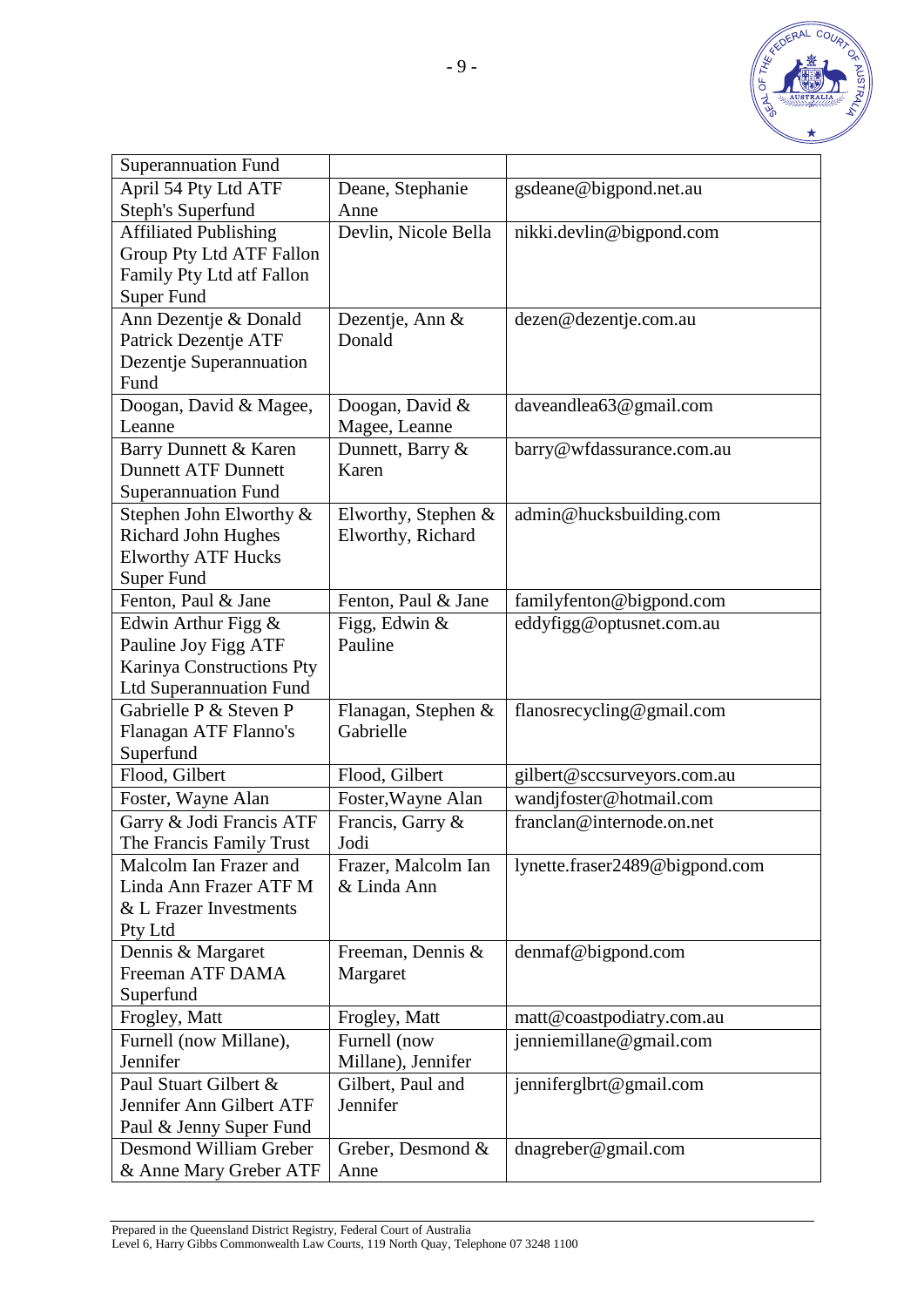

| <b>Landsend Super Fund</b>              |                    |                                     |
|-----------------------------------------|--------------------|-------------------------------------|
| <b>Fussion Pty Ltd ATF RH</b>           | Green, RA & CH     | harrygreen45@hotmail.co.uk          |
| & CA GREEN                              |                    |                                     |
| <b>SUPERANNUATION</b>                   |                    |                                     |
| <b>FUND</b>                             |                    |                                     |
| Seegolden Pty Ltd ATF                   | Habermann, Shane   | seegold@bigpond.net.au              |
| Seegolden Superannuation                |                    |                                     |
| Fund                                    |                    |                                     |
| Hall, Roderick Joseph                   | Hall, Roderick     | rhall@dods.com.au                   |
|                                         | Joseph             |                                     |
| AJ Hamilton Holdings Pty                | Hamilton, Alan     | jan.alan@bigpond.net.au             |
| Ltd ATF Hamilton Family                 |                    |                                     |
| <b>Superannuation Fund</b>              |                    |                                     |
| Hamilton Syndicate                      | Hamilton, Bianca   | whlsh_85@hotmail.com                |
| <b>Elross Services Pty Ltd</b>          | Hardy, Ross        | kim@hardyshaulage.com.au            |
| ATF R & E Hardy Super                   |                    |                                     |
| Fund                                    |                    |                                     |
| Hase Pty Ltd ATF Hase                   | Hase, Michael      | mickhase@gmail.com                  |
| Superfund                               |                    |                                     |
| Haverland, Richard &                    | Haverland, Richard | allfixed@bigpond.net.au             |
| <b>Barbara</b>                          | & Barbara          |                                     |
| <b>Stuart Grant Hebron and</b>          | Hebron, Stuart &   | stuart@hebrons.net                  |
| Lyshia Anne Hebron ATF                  | Lyshia             |                                     |
| <b>Hebron Family Trust</b>              |                    |                                     |
| Heavenly Valley Pty Ltd                 | Hick, Raymond      | raymondhick2@gmail.com              |
| <b>ATF Superannuation Fund</b>          | Leslie             |                                     |
| Account<br><b>James Richard Hopkins</b> | Hopkins, James     | aaaron51@live.com                   |
| <b>ATF The Hopkins Super</b>            | Richard            |                                     |
| Fund                                    |                    |                                     |
| Hotchkis, Matthew                       | Hotchkis, Matthew  | matthew@podiatryprofessionals.com.a |
|                                         |                    | u                                   |
| Kavanagh, David &                       | Kavanagh, David &  | d.kavanagh@bigpond.com              |
| Robyn                                   | Robyn              |                                     |
| Dudley Joseph Kelso and                 | Kelso, Dudley      | bdkelso@bigpond.net.au              |
| <b>Beverly Anne Kelso ATF</b>           | Joseph & Beverly   |                                     |
| Kelso Superannuation                    | Anne               |                                     |
| Fund                                    |                    |                                     |
| Graham C & Susan G                      | Kemp, Graham &     | ss44gk@hotmail.com                  |
| Kemp ATF G&S                            | Susan              |                                     |
| Superfund                               |                    |                                     |
| Kenny, Lisa                             | Kenny, Lisa        | 10 Inlet Drive West Tweed Heads     |
|                                         |                    | <b>NSW 2485</b>                     |
| Kiss Graphics Pty Ltd                   | Kiss, Alexander &  | aki89000@bigpond.net.au             |
| <b>ATF Kiss Graphics</b>                | Margaret           |                                     |
| <b>Superannuation Fund</b>              |                    |                                     |
| Benita Kleeman Trust                    | Kleeman, Benita    | benitakleeman@gmail.com             |

Prepared in the Queensland District Registry, Federal Court of Australia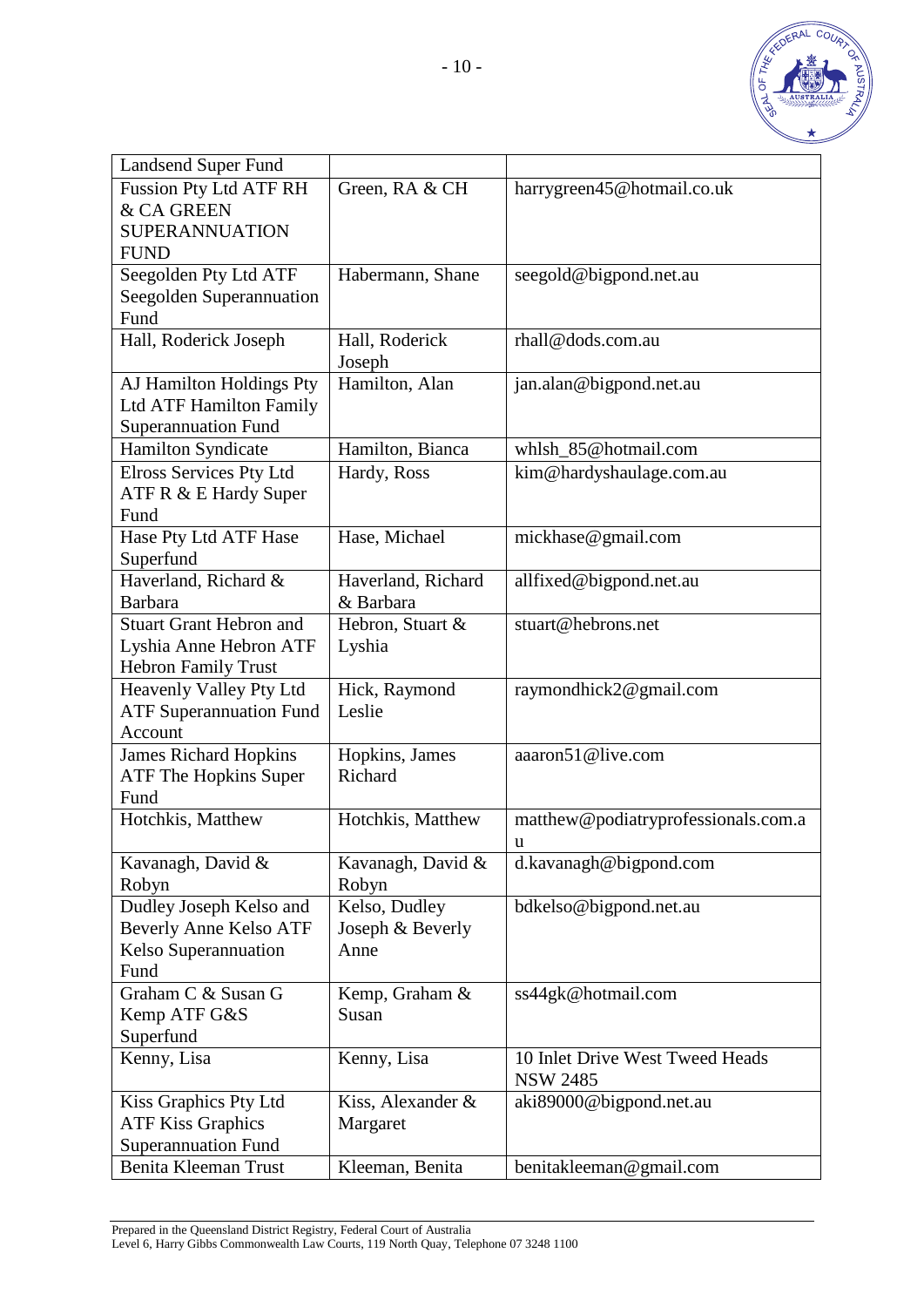

| Cluney Pty Ltd ATF D &                          | Kurtz, Bernie               | bernwah@yahoo.com                  |
|-------------------------------------------------|-----------------------------|------------------------------------|
| <b>B's SuperFund</b>                            |                             |                                    |
| <b>Sklab Pty Ltd ATF</b>                        | Labram, Shane &             | sklabram@bigpond.net.au            |
| Labram Super Fund                               | Karen                       |                                    |
| Air Gold Coast Pty Ltd                          | Long, Peter &               | pandmlong@bigpond.com              |
| ATF P & M Long                                  | Michelle                    |                                    |
| <b>Superannuation Fund</b>                      |                             |                                    |
| Kevin Richard John                              | Magee, Kevin &              | joymagee@bigpond.net.au            |
| Magee & Katherine Joy                           | Katherine                   |                                    |
| Magee ATF Magee                                 |                             |                                    |
| <b>Family Super</b>                             |                             |                                    |
| Magee, Richard                                  | Magee, Richard              | rbmagee3@hotmail.com               |
| Richard Bruce Magee &                           | Magee, Richard              | rbmagee3@hotmail.com               |
| Katherine Joy Magee ATF                         | Bruce & Katherine           |                                    |
| <b>Magee Family Super</b>                       | Joy                         |                                    |
| <b>Stephen Gerard</b>                           | Marchwicki, Stephen         | s.marchwicki@bigpond.com           |
| Marchwicki & Marilyn                            | & Marilyn                   |                                    |
| Gai Marchwicki ATF                              |                             |                                    |
| Poznan Super Fund                               |                             |                                    |
| CST Investments Pty Ltd                         | Masters, Sally              | C/- JRA PO Box 69 Mullumbimby      |
| <b>ATF CTS Superannuation</b>                   |                             | <b>NSW 2482</b>                    |
| Fund                                            |                             |                                    |
| Maple Downs Pty Ltd                             | Mavety, Annette             | wisegirls@bigpond.com              |
| <b>ATF Teltrono No 1 Trust</b><br>C & J Maxwell |                             |                                    |
| <b>Superannuation Pty Ltd</b>                   | Maxwell, Cameron<br>& Jenni | jeni.maxwell@icloud.com            |
| ATF C & J Maxwell                               |                             |                                    |
| <b>Superannuation Fund</b>                      |                             |                                    |
| <b>Pactolous Nominees Pty</b>                   | McDonald, Jan               | janrosemcd@gmail.com               |
| Ltd ATF McDonald &                              |                             |                                    |
| Company Superannuation                          |                             |                                    |
| Fund                                            |                             |                                    |
| McGuiness, Aaron                                | McGuiness, Aaron            | almarg@craftsmanhomesth.com.au     |
| <b>AMAC Super Pty Ltd</b>                       | McGuiness, Alan &           | almarg@craftsmanhomesth.com.au     |
| <b>ATF Almarg Super Fund</b>                    | Margaret                    |                                    |
| McGuiness, Carissa                              | McGuiness, Carissa          | almarg@craftsmanhomesth.com.au     |
| McKay, Michael R &                              | McKay, Michael R            | mrmckay1@bigpond.net.au            |
| Susan J                                         | & Susan J                   |                                    |
| <b>Rainbow Trust Super</b>                      | McMaster, Christine         | christine@coolangattarealty.com.au |
| Fund                                            | Irene                       |                                    |
| Mills, Brett Michael                            | Mills, Brett Michael        | Brett@nexusvoive.com.au            |
| Mills, Leticia Jae                              | Mills, Leticia Jae          | yogini72@mail.com                  |
| Mison, Ian & Giovana                            | Mison, Ian &                | miso1gio@hotmail.com               |
|                                                 | Giovana                     |                                    |
| Morris, Kerry & Ruth                            | Morris, Kerry &             | rem101@optusnet.com.au             |
|                                                 | Ruth                        |                                    |
| Neinert, Gregory                                | Neinert, Gregory            | greg.colleen@bigpond.com           |

Prepared in the Queensland District Registry, Federal Court of Australia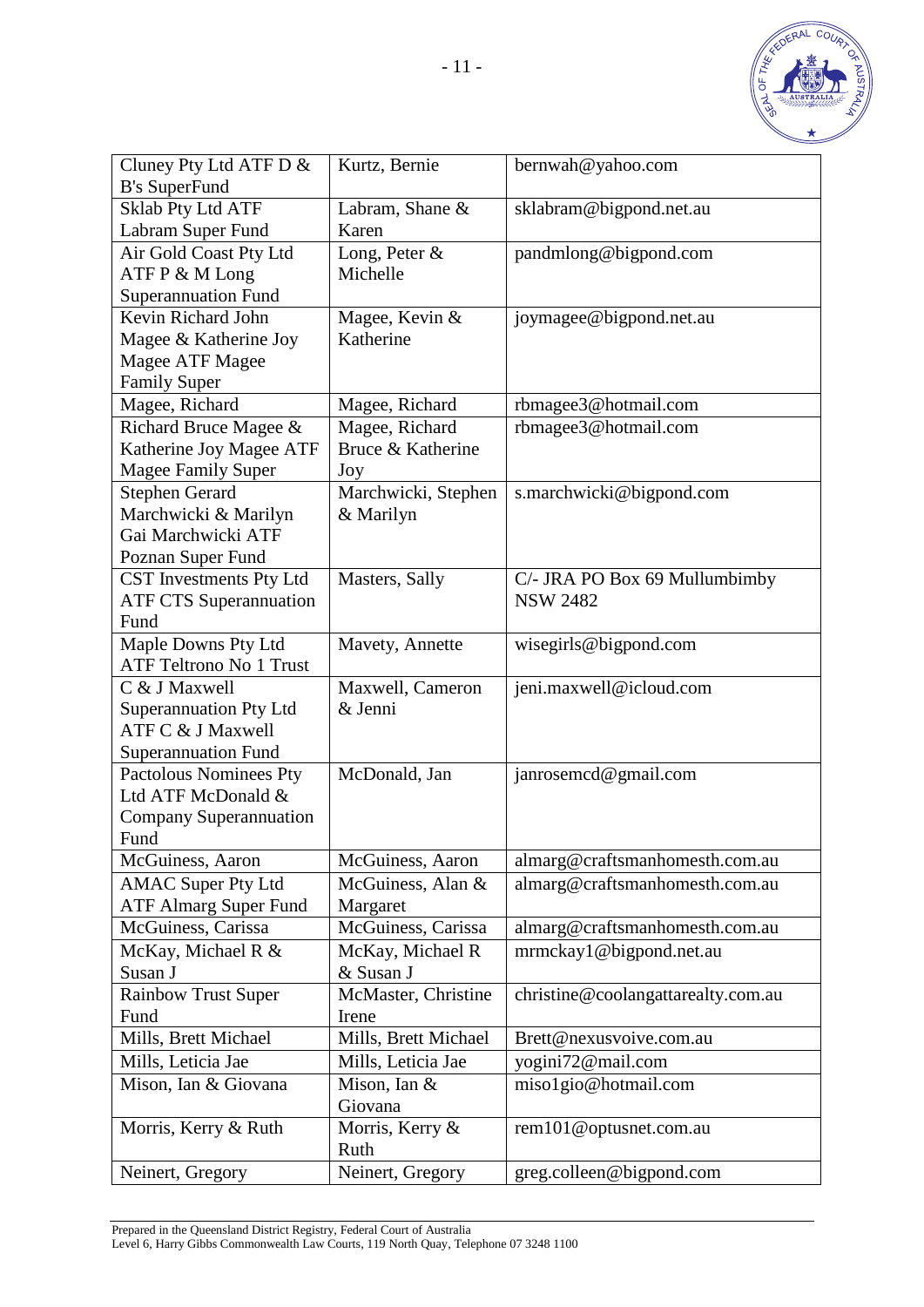

| Nelson, Peter & Michelle             | Nelson, Peter &<br>Michelle | peter@nelsonnetworks.com      |
|--------------------------------------|-----------------------------|-------------------------------|
| Matthew Paul & Jennifer              | O'Hara, Matthew             | jennifer@oxbowaustralia.com   |
| Lynn O'Hara ATF Nancy                | Paul & Jennifer             |                               |
| <b>Superannuation Fund</b>           | Lynn                        |                               |
| Pettigrew, Peter & Penny             | Pettigrew, Peter &          | pettig@bigpond.net.au         |
|                                      | Penny                       |                               |
| Mark Stephan Prieditis               | Prieditis, Mark &           | mark@telephonewreckers.com.au |
| and Carrie Lee Prieditis             | Carrie                      |                               |
| Trayner Pty Ltd ATF CTE              | Rayner, Thomas              | t.rayner@civilteam.com.au     |
| <b>Superannuation Fund</b>           | Edwin                       |                               |
| Icon Metal Roofing Pty               | Reeve, Bill                 | iconmetalroofing2@bigpond.com |
| Ltd                                  |                             |                               |
| <b>Restall Clan Pty Ltd ATF</b>      | Restall, Dave               | daverestall@hotmail.com       |
| <b>Restall Super Fund</b>            |                             |                               |
| Clasgold Pty Ltd ATF                 | Robinson, John              | johnr@jraccounting.com.au     |
| <b>Robinson Family Super</b><br>Fund |                             |                               |
| <b>Robinson Family Trust</b>         | Robinson, Scott             | art@aussiemills.com           |
| Carey International                  | Ryan, Marguerite &          |                               |
| (Australia) Pty Ltd ATF              | Paul                        | paulryan@qldnet.com.au        |
| <b>CIA</b> Superfund                 |                             |                               |
| Kurt & Dianne Saward                 | Saward, Kurt &              | kurt@tsa.net.au               |
| <b>ATF Saward Family</b>             | Dianne                      |                               |
| <b>Superannuation Fund</b>           |                             |                               |
| <b>Sawtell Properties Pty Ltd</b>    | Sawtell, Ken                | grant@sawtells.com.au         |
| <b>ATF Sawtell</b>                   |                             |                               |
| <b>Superannuation Fund</b>           |                             |                               |
| Rodger & Michelle Scott              | Scott, Rodger &             | shagco@bigpond.com            |
| <b>ATF RMS Superfund</b>             | Michelle                    |                               |
| Warwick John Self &                  | Self, Warwick John          | jacqueline.self@bigpond.com   |
| Geoffrey David Self                  | & Geoffrey David            |                               |
| Ian James Simpson &                  | Simpson, Annette            | annettesimpson16@hotmail.com  |
| <b>Annette Rose Simpson</b>          | Rose                        |                               |
| Lumiel Pty Ltd ATF                   | Smith, Michael &            | bookkeeping@lumiel.com.au     |
| Lumiel Super fund                    | Tracey                      |                               |
| <b>Gary Steele ATF Steele</b>        | Steele, Gary                | gsteele@gmail.com             |
| <b>Family Trust</b>                  |                             |                               |
| Stray, Evan                          | Stray, Evan                 | bastray@gmail.com             |
| Stray, Megan                         | Stray, Megan                | bastray@gmail.com             |
| Stuttle, Stephen William             | Stuttle, Stephen            | steve@4crb.com                |
|                                      | William                     |                               |
| Crandy Pty Ltd ATF The               | Swan, Chris &               | cswan1954@gmail.com           |
| Swan Family                          | Mandy                       |                               |
| <b>Superannuation Fund</b>           |                             |                               |
| Swift, Gregory Marc and              | Swift, Gregory Marc         | greg@qahotel.com              |
| Katherine Mary                       | and Katherine Mary          |                               |

Prepared in the Queensland District Registry, Federal Court of Australia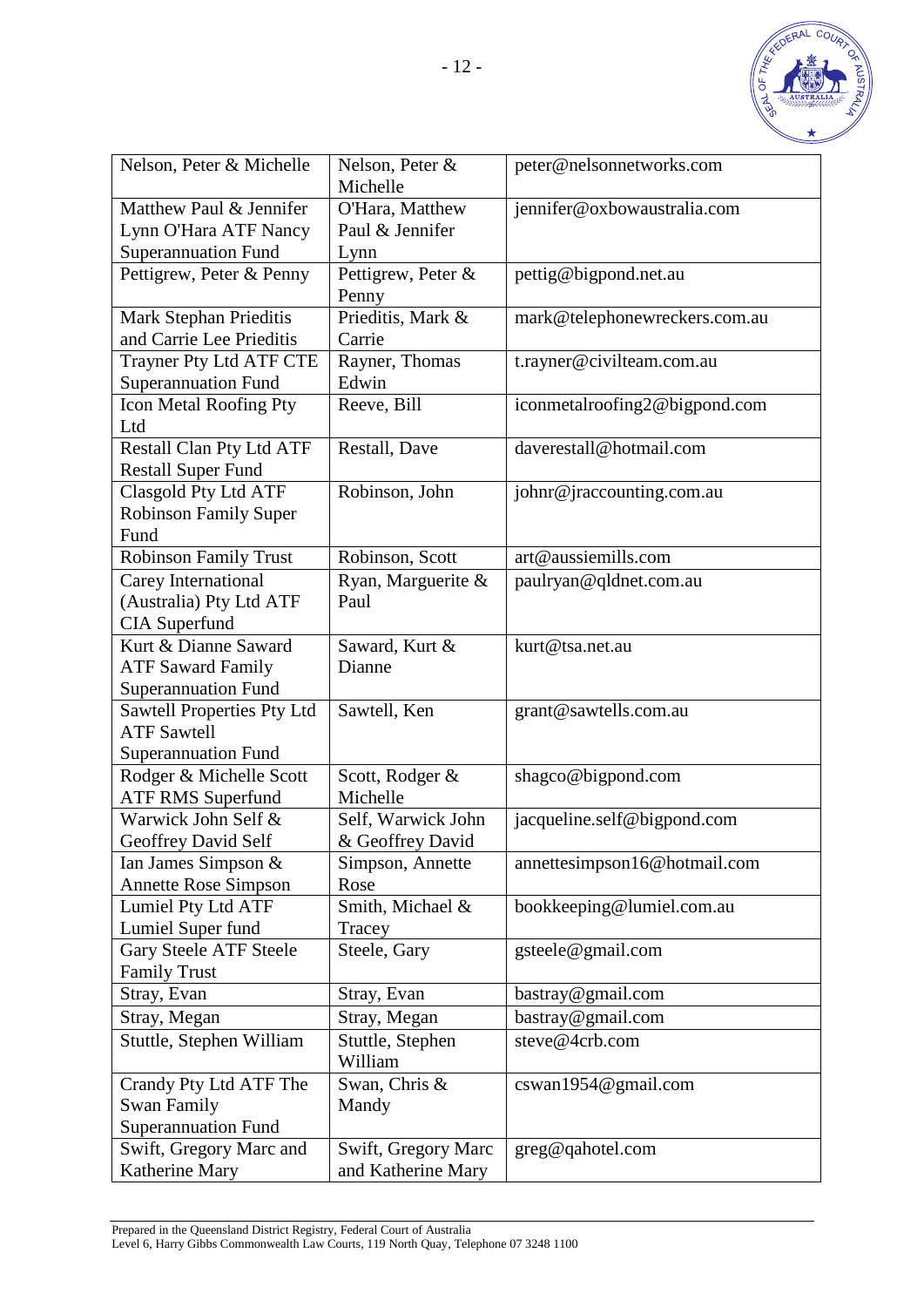

| RP & EL Tomkinson Pty           | Tomkinson, RP &     | richtomkinson@hotmail.com          |
|---------------------------------|---------------------|------------------------------------|
| <b>Ltd ATF Tomkinson</b>        | <b>EL</b>           |                                    |
| <b>Family Trust</b>             |                     |                                    |
| Uphill, Ronald & Pearson,       | Uphill, Ronald &    | ruph5627@bigpond.net.au            |
| Joanne                          | Pearson, Joanne     |                                    |
| Alan Colville Vincent,          | Vincent, Alan       | alanvincent30@gmail.com            |
| Lutgarda Vincent & Shane        | Colville & Lutgarda |                                    |
| Vincent ATF Vincent             | & Shane             |                                    |
| <b>Family Superannuation</b>    |                     |                                    |
| Fund                            |                     |                                    |
| <b>Christopher Michael Watt</b> | Watt, Christopher & | jwatt8@bigpond.com.au              |
| and Jennifer Anne Watt          | Jennifer            |                                    |
| Wheat Investments Pty           | Wheat, Colin        | colinw@ccg-qld.com.au              |
| Ltd ATF Wheat Family            |                     |                                    |
| <b>Super Fund</b>               |                     |                                    |
| Darrell Stephen Whitt           | Whitt, Darrell      | darrell.s.whitt@mwhglobal.com      |
| ATF Jaye Maree Whitt            | Stephen             |                                    |
| WiseJim Pty Ltd ATF             | Wise, Jim           | Unit 6, 7 Dandaloo Drive Currumbin |
| <b>WiseJim Superannuation</b>   |                     | Old 4223                           |
| Fund                            |                     |                                    |
| Luke Wolfe                      | Wolfe, Luke         | PO Box 801 Elanora Qld 4221        |
| <b>Superannuation Pty Ltd</b>   |                     |                                    |
| <b>ATF Luke Wolfe</b>           |                     |                                    |
| <b>Superannuation Fund</b>      |                     |                                    |
| <b>Wooller Superannuation</b>   | Wooler, Dennis      | drzzz@bigpond.net.au               |
| Pty Ltd ATF Wooller             |                     |                                    |
| <b>Family Superannuation</b>    |                     |                                    |
| Fund                            |                     |                                    |
| Anthony Charles & Susan         | Worrad, Anthony     | accounts@nrsigns.com.au            |
| Lee Worrad ATF Worrad           | Charles & Susan Lee |                                    |
| Family Super Fund               |                     |                                    |
| Zana Kasia Fewings              | Zana Kasia Fewings  | zana@ccc.com.au                    |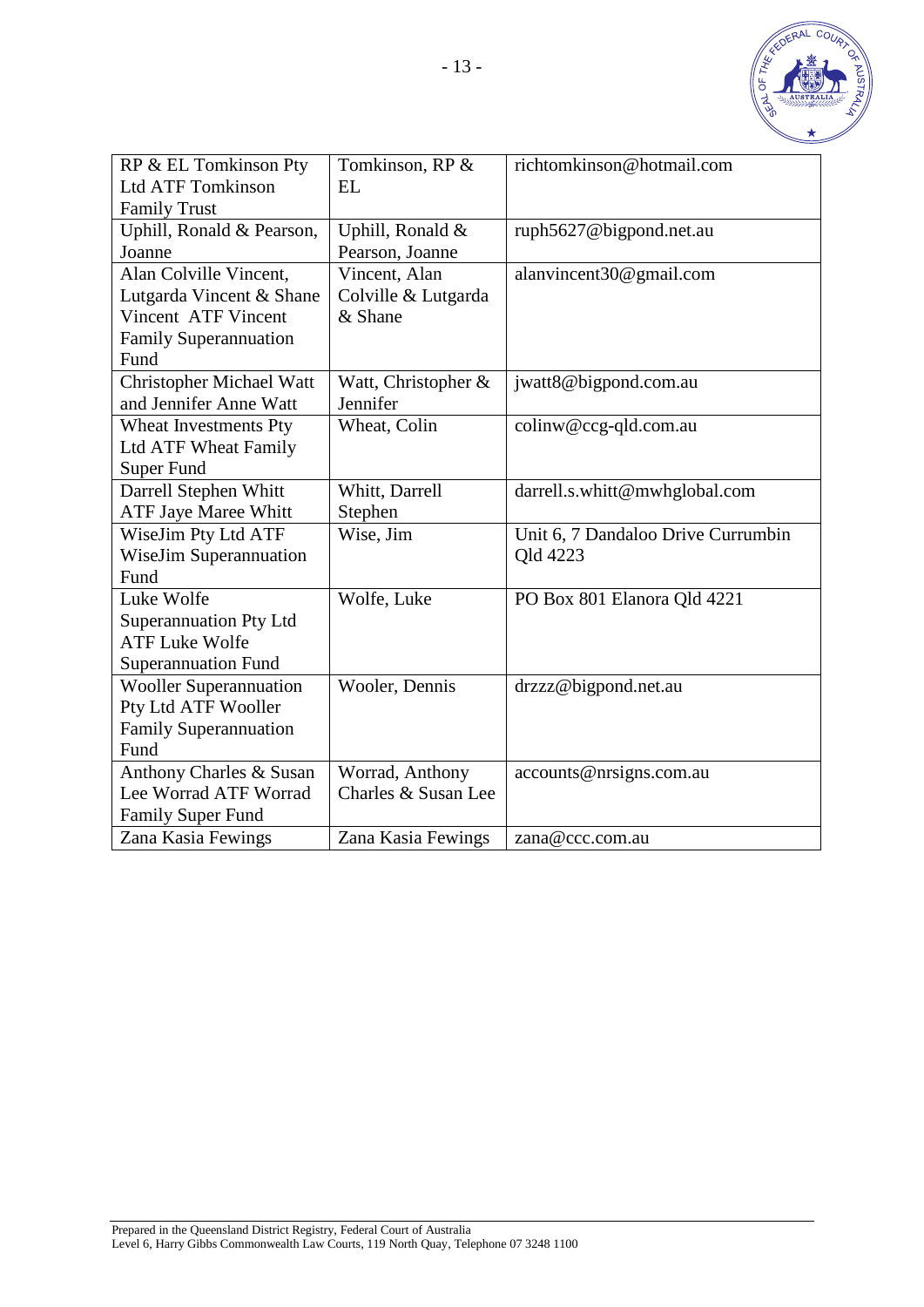

**Schedule 4** 

# **NOTICE**

# **FEDERAL COURT OF AUSTRALIA**

No. QUD11 of 2020

Federal Court of Australia District Registry: Queensland Division: General

#### **GARRY CHARLES FRANCIS AND JODI LEE FRANCIS BOTH IN THEIR OWN RIGHT, AND/OR ACTING AS TRUSTEES OF THE FRANCIS FAMAILY TRUST, AND ALSO ACTING AS REPRESENTATIVES OF THE GROUP MEMBERS** Applicants

## **OCULUS ACCOUNTING PTY LTD ACN 097 021 031** and others Respondents

A class action has been commenced in the Federal Court of Australia by Garry Charles Francis and Jodi Lee Francis against Oculus Accounting Pty Ltd ACN 097 021 031. The action arises out of:

- Where clients of Oculus Accounting received a recommendation from Oculus Accounting to subscribe for Guvera Shares, in circumstances where Oculus Accounting failed to carry out any, or any reasonable and adequate, due diligence with respect to their investment, failed to inform them of the true state of affairs with respect to the finances, assets, liabilities and past and future business operations of Guvera, failed to inform them of the high degree of risk they faced that Guvera would not list on the Australian Securities Exchange and conduct a successful IPO resulting in loss of investment monies, and further relating to non-disclosure of commissions received by Oculus Accounting for their recommendation to clients to subscribe for Guvera Shares.
- Where Oculus Accounting claims that it is in a poor financial position and will be unable to meet any judgment against it from its own financial resources. Its actual financial position has not been verified by any expert financial report disclosed to the class members. Oculus Accounting has sought to be indemnified under a policy of insurance in respect of the claims in the class action. At this stage its Professional Indemnity Insurer has declined to indemnify it. If the action is successful against Oculus Accounting, the applicants will seek to ensure that the insurer indemnifies that company in respect of any judgment obtained if that is possible. However, at the present time, even if the allegations are proven and judgment is obtained against Oculus Accounting, there is some doubt whether the successful class members will be able to secure the recovery of any money.